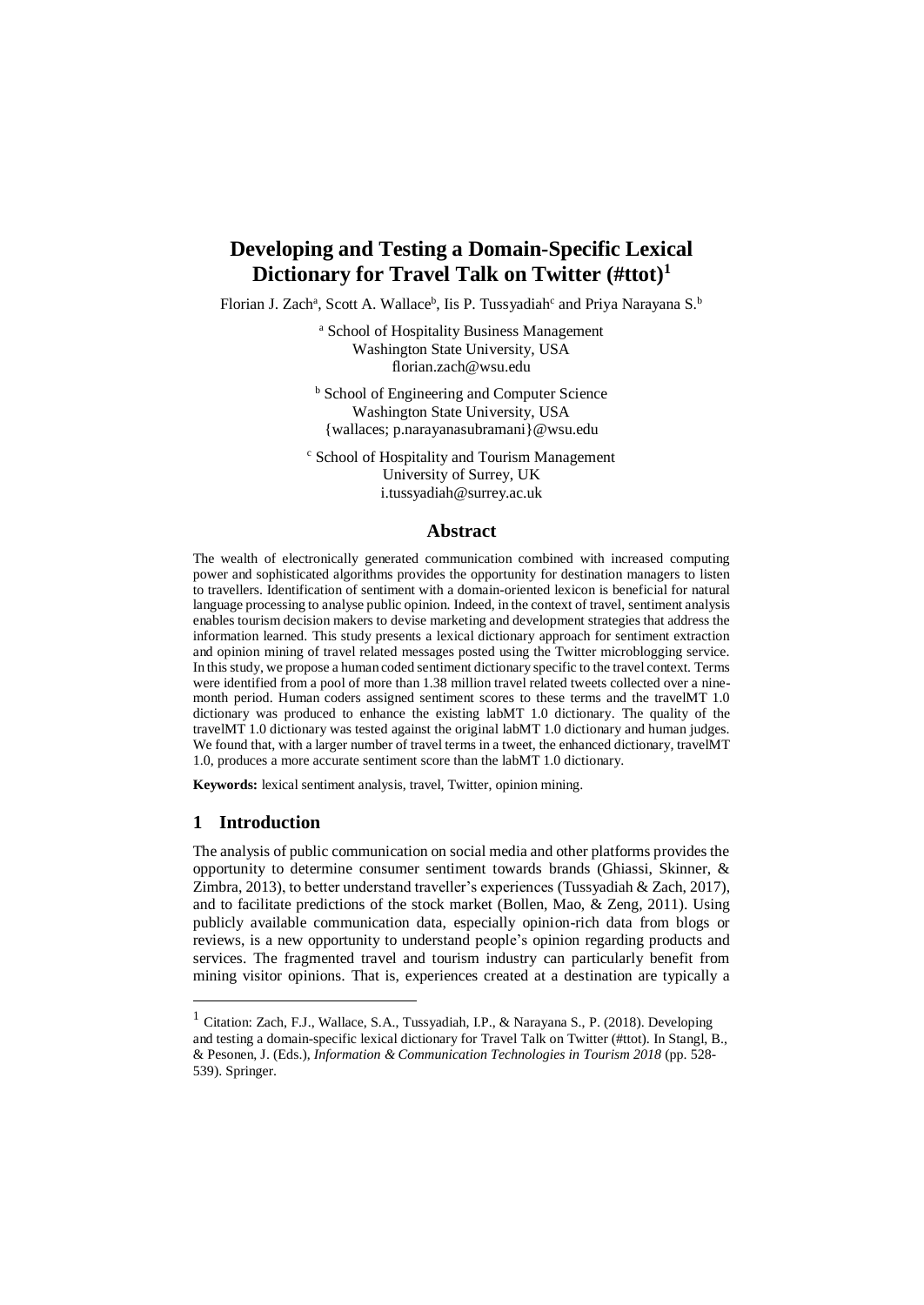result of traveller interactions with products and services from multiple providers spanning from transportation to lodging, food and beverage and destination-related activities (sports, attractions etc.). While the individual providers might have access to proprietary data (e.g. individual ratings on hotel review websites or transaction and adtracking data), tourism managers that aim to market the destination as one seamless experience often do not have access to such data. Mining opinion about a destination and services thus enables tourism managers to understand what travellers like/dislike and to learn how they communicate this with others. As such, the sentiment embedded in public communication data can be analysed to guide destination development, marketing initiatives, and future investment.

The computational analysis of opinion rich data is conducted via sentiment analysis (Pang & Lee, 2008). There are two main approaches to automatically extract sentiment: sentiment classification and dictionary-based approach. Sentiment classification is a supervised machine learning approach that builds classifiers from labelled text data and extracted features (e.g. unigrams) (Taboada, Brooke, Tofiloski, Voll, & Stede, 2011). With lexical analysis, on the other hand, the sentiment of a text is calculated using a dictionary that associates key semantic elements, often words and phrases, with specific sentiment values (Turney, 2002). During analysis, words listed in the dictionary are extracted and their sentiment values from the dictionary are used to calculate a single score for the analysed text (e.g., the mean sentiment across all constituent words or phrases in the text). The dictionary-based approach is often preferred for its simplicity and, in many cases, it can perform better than the more complex machine learning models (Schmunk et al., 2014). As such, this study aims to generate a travel-centric dictionary for sentiment analysis of travel-related communication on Twitter. Specifically, this study builds upon the previously well-tested and applied labMT 1.0 dictionary (Dodds, Harris, Kloumann, Bliss, & Danforth, 2011).

### **2 Value of sentiment analysis for the travel industry**

Tourists increasingly leave digital traces during all travel-related activities and, with the advent of social media, more and more conversations about tourism experiences take place online in the forms of consumer reviews, blogs and microblogs, as well as discussion forums. As a result, consumer-generated content associated with destination evaluations and tourist satisfaction or dissatisfaction with products and services becomes abundant and easily accessible. Collectively, consumer-generated content forms destination online reputation (Marchiori & Cantoni, 2011), serves as a highly relevant source of information for travellers and thus contributes to destination image formation, supporting travel planning and decision-making processes (Lexhagen et al., 2012). Conversely, for destination managers and travel providers, consumer-generated content provides a knowledge base to enhance service quality (Lexhagen et al., 2012) and to better appeal to relevant target markets (Leung et al., 2013).

However, the sheer number of consumer-generated content creates challenges due to the complex tasks of finding relevant information and monitoring the progress of relevant conversations online (Martínez-Cámara et al., 2012). Travellers scouring social media will benefit from a more concise representation of opinions toward a particular product or destination (Bosangit et al., 2009) and destination managers from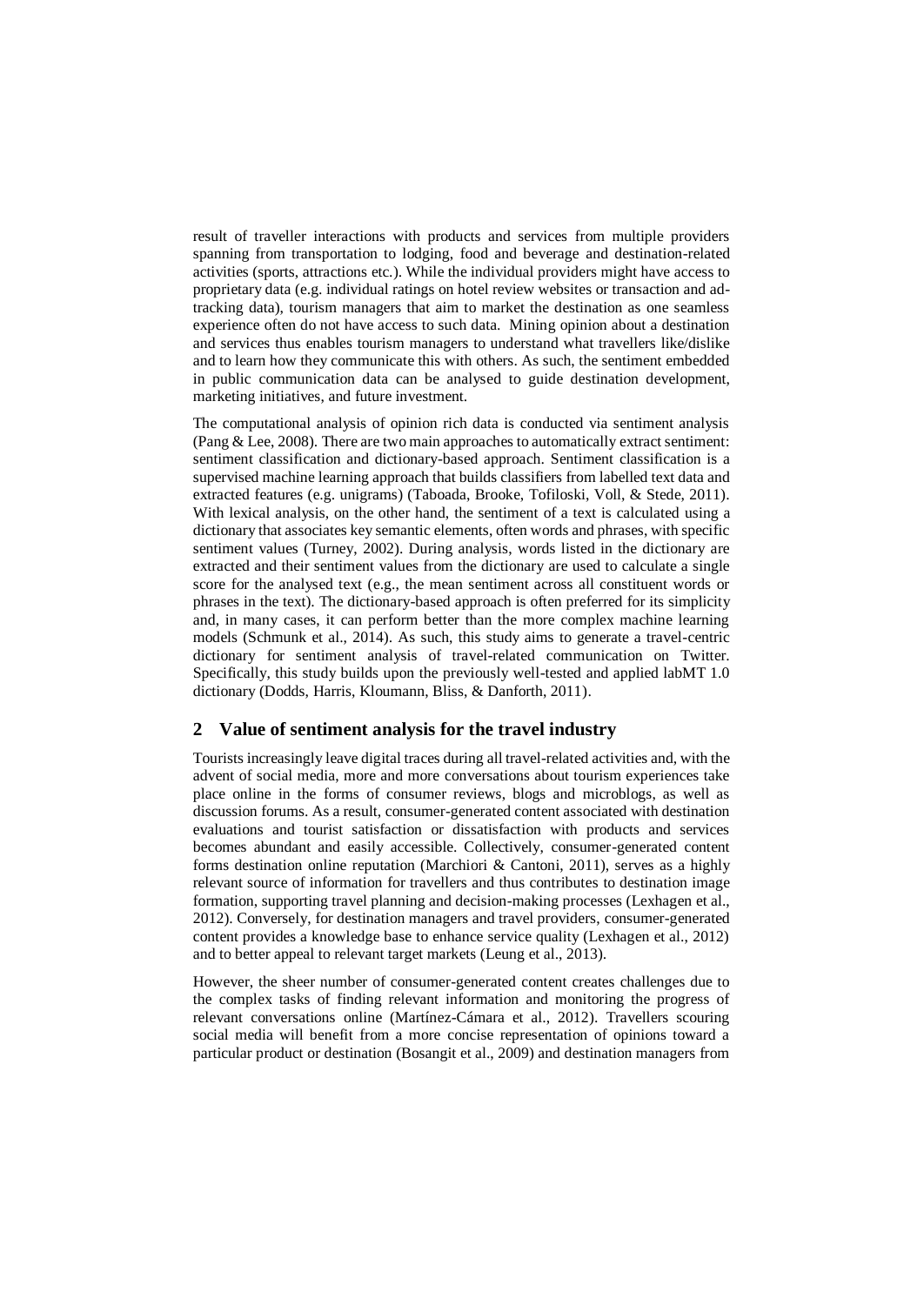being able to extract important features and link them to consumer perception and evaluation. However, the average human reader will have difficulty to accurately summarise the information and opinions contained in the various channels of social media today (Liu & Zhang, 2012). The task of understanding consumer-generated content is even more complex when opinions are not expressed explicitly. Therefore, it is necessary to develop systems that automatically search, retrieve, classify, and present point of views from a massive number of consumer-generated content. Sentiment analysis or opinion mining, "the computational study of people's opinions, appraisals, attitudes, and emotions toward entities, individuals, issues, events, topics, and their attributes" (Liu & Zhang, 2012, p. 415), has emerged to solve these complex challenges.

The interest in sentiment analysis among travel and tourism researchers has grown in recent years (e.g., Marrese-Taylor, Velásquez, & Bravo-Marquez, 2014; Schmunk et al., 2014; Ye, Zhang, & Law, 2009). Schuckert, Liu and Law (2015) reviewed publications on hospitality and tourism online reviews and found a cluster on sentiment analysis and opinion mining, where researchers demonstrated significant relationships between valence of online reviews and purchase intention (e.g., Capriello et al., 2013; Pekar & Ou, 2008). Researchers have utilized and compared different supervised machine learning algorithms (e.g., Support Vector Machine, Naïve Bayes, N-grambased model; Ye, Zhang, & Law, 2009) as well as lexicon-based approach for sentiment classification of tourism-related content (Schmunk et al., 2014). Schmunk et al. (2014) found that, surprisingly, dictionary-based methods, which are easier to implement and do not necessitate in-depth knowledge of data mining, in some cases perform better than the more complex machine learning methods. However, as most previous research used general-purpose lexicons for sentiment analysis of travel-related products, researchers recognised the need for domain-specific lexicons with respect to product features to increase accuracy (Pekar & Ou, 2008).

### **3 Method**

#### **3.1 Travel-lexicon subset sentiment scores**

There are two assumptions for calculating sentiment scores using lexical dictionaries: prior polarity (i.e., words have a sentiment value independent of context) and that the sentiment can be expressed as a numerical value (Osgood, Suci, & Tannenbaum, 1957). To build a travel dictionary, this study followed the same approach as the labMT 1.0 dictionary, which was built to evaluate happiness on Twitter (Dodds et al., 2011), although our study is smaller in scale. To build the labMT 1.0 dictionary, researchers collected three years of tweets (about 20 million per day) and identified a list of the 5,000 most frequent terms. That list was matched with the 5,000 most frequent terms from other sources (Google Books in English, music lyrics, and the New York Times) and resulted in a 10,222 unique list of most frequent terms in English. Using the Amazon Mechanical Turk (MTurk) service, each term received 50 human ratings on a scale from 1 (sad) to 9 (happy). As such, the Dodds et al. (2011) study was consistent with popular valence ratings of the Affective norms for English words (ANEW) study by Bradley and Lang (1999) and has proven useful for sentiment analysis.

Our study draws from more than 1.38 million travel tweets collected over a nine-month period from fall 2015 to summer 2016. All tweets contain the #ttot (travel talk on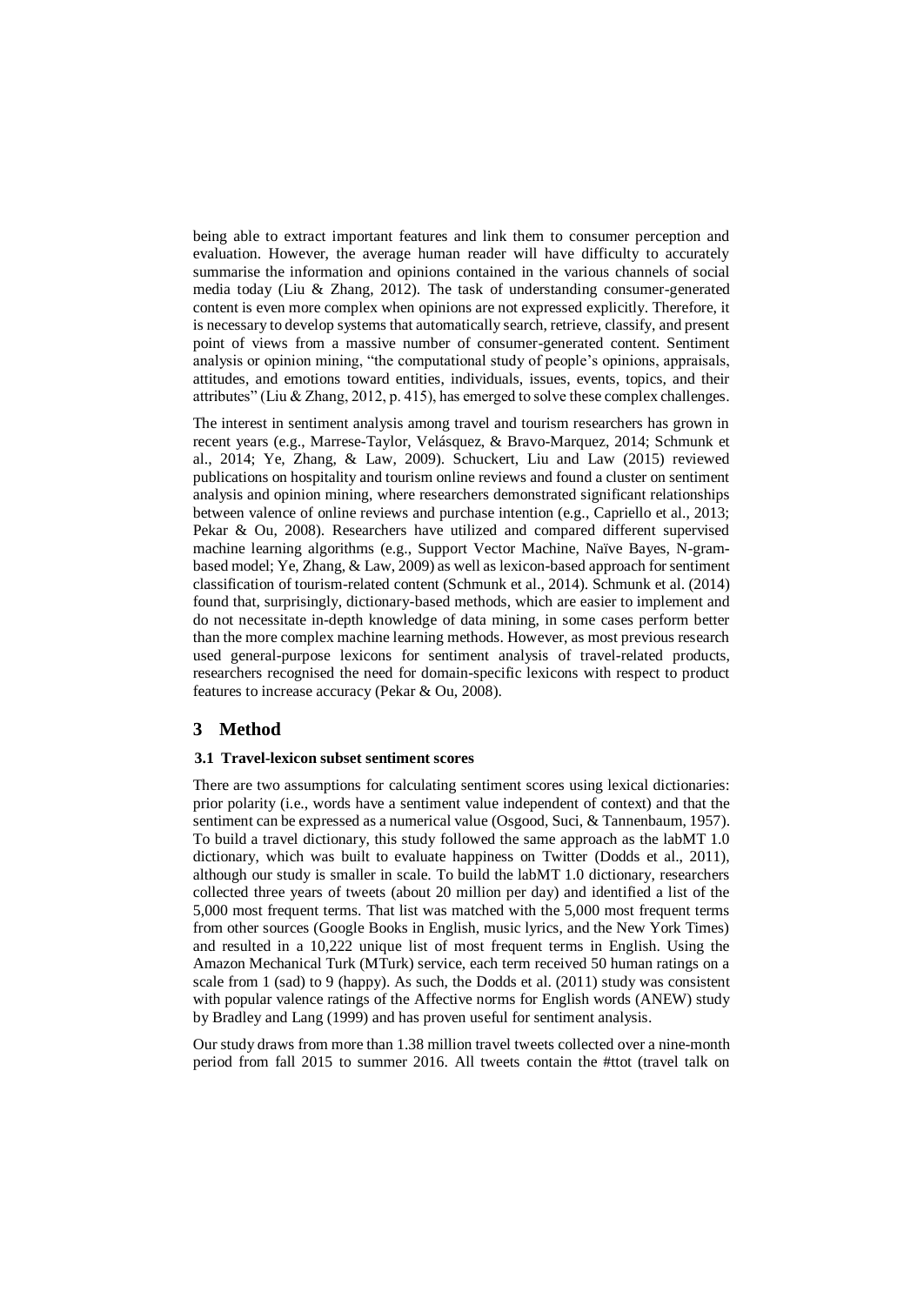twitter) hashtag or are a response to tweets containing #ttot. Tweets from any source (human, organization, or bot) were retained. The most frequent 2,000 terms were extracted and manually reviewed to eliminate non-English terms, numbers, conversation queues from question and answer sessions (a1, a2, etc.), mentions (terms preceded with a @-symbol) of travel bloggers. Additionally, individual terms that are part of a geographic location (e.g. Costa) were merged to fully represent the location (e.g. Costa Rica). Terms that were listed both with and without a prefix (# for hashtags or @ for mentions) were retained Similarly, both singular and plural forms of terms were kept; for example, the terms hotel, hotels, #hotel and #hotels are included so long as each variant occurred within the top 2,000 terms. In an effort to develop a comprehensive dictionary, the terms were manually screened to identify terms that belong to sets (e.g. days of the week, months, US states, countries). If about one third of set terms were present, the remainder was added. Furthermore, the dictionary section of US travel guide books to Sweden, France, Brazil and Japan from different publishers were consulted to identify relevant travel terms that were subsequently added to the list (e.g. ferry, shower, border crossing, check point, first class, economy class, delay, stormy, cloudy). These efforts resulted in a list of 1,983 unique terms we call the travellexicon subset. Using MTurk, each term was rated by 38 to 43 individuals on the 1 (sad) to 9 (happy) scale. MTurkers were limited to being located in the USA and having performance rating of 99% or higher. Respondents were asked to evaluate the terms in the context of travel.

#### **3.2 Tweet sentiment scores**

To evaluate the usefulness of term sentiment scores identified in the travel-lexicon subset, a random set of 1,000 tweets was extracted from the overall pool of more than 1.38 million travel tweets. To qualify, tweets had to meet these criteria: English language (by checking both the language meta-information of the tweet and rejecting tweets that did not contain at least three words common in the English language), variety of users (maximum one tweet per user), range of sentiment (scores were calculated using labMT 1.0 and tweets with a range of labMT scores were selected), scorable (tweets had to contain at least one word each from the travel-lexicon subset and the labMT 1.0 dictionaries), original tweet (retweets were rejected), and unique content (each tweet had to produce a distinct term-frequency vector; meaning no two tweets could have the same frequency of terms).

The set was then scored three times. First, all 1,000 tweets were assigned sentiments using different sentiment dictionaries: labMT 1.0, and travelMT 1.0 – an expansion of labMT 1.0 by adding new terms unique to the travel-lexicon subset and updating existing scores for terms already listed in labMT 1.0 (see details in Section 4.4). Following Dodds et al. (2011), the sentiment for each tweet was calculated with a naïve algorithm that scaled up term sentiments to tweet sentiments by computing the mean of term sentiment scores found within a tweet. Formally, tweet sentiment (TS) was calculated as

$$
TS = \frac{\sum_{i=1}^{N} t s_i f_i}{\sum_{i=1}^{N} f_i}
$$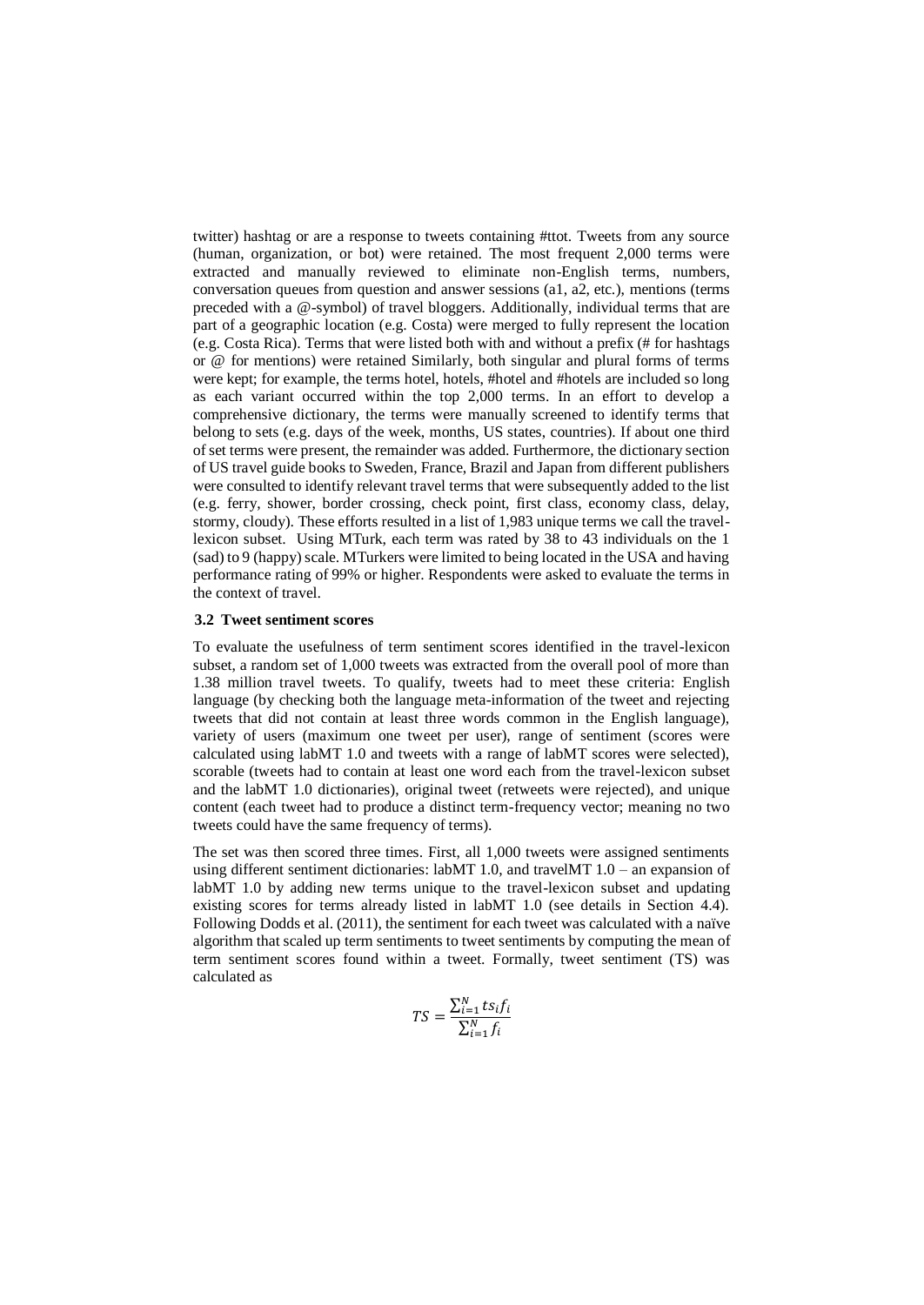with  $ts_i$  representing term sentiment for any given dictionary and  $f_i$  representing frequency of the *i*th term. Differences between sentiment scores of the two dictionaries were used to identify a subset of 130 tweets with a balanced representation of tweets: similar tweets (difference score within  $+/-$  ¼ standard deviation from the mean difference score) or dissimilar tweets (difference score between 1 and 2 standard deviations higher or lower than the mean difference score). Second, these 130 tweets were also human scored from 1 (sad) to 9 (happy) by 44 to 46 individual MTurk coders. The same MTurk criteria as for term rating were used (location = USA, performance rating  $= 99\%$  or higher).

### **4 Findings**

#### **4.1 Terms unique to travel-lexicon subset**

Most of the 843 unique terms in the travel-lexicon subset are terms that are to a large extent travel-centric (see Table 1 for an excerpt). The mean sentiment across all unique terms is 6.03598.

**Table 1.** Top, median, and last ten unique travel-lexicon subset terms based on sentiment score (descending sentiment score).

| Top 10       | Score   | Middle 10          | <b>Score</b> | Last 10           | <b>Score</b> |
|--------------|---------|--------------------|--------------|-------------------|--------------|
| spectacular  | 8.46511 | #Macedonia         | 6.16216      | Libya             | 2.48780      |
| day off      | 8.38095 | Taipei             | 6.16129      | South Sudan       | 2.45000      |
| sunsets      | 8.30952 | <b>EUR</b>         | 6.15625      | wheelchair        | 2.41860      |
| #paradise    | 8.30952 | #Budapest          | 6.15385      | Somalia           | 2.39024      |
| waterfall    | 8.23810 | 24/7               | 6.14634      | illegal substance | 2.36585      |
| vibrant      | 8.21951 | #Hong Kong         | 6.14286      | #danger           | 2.35000      |
| breathtaking | 8.18605 | #volunteer         | 6.13514      | North Korea       | 2.23256      |
| beaches      | 8.17073 | reservation        | 6.12500      | Syria             | 2.20930      |
| waterfalls   | 8.15000 | Georgia (US state) | 6.12195      | missing luggage   | 1.66667      |
| coastal      | 8.14634 | #people            | 6.12195      | missing person    | 1.14634      |

*Notes:* Across all 1,983 terms "relaxing" received the highest score (8.6) and "missing person" the lowest sentiment score.

#### **4.2 Travel-lexicon subset terms in the labMT 1.0 dictionary**

Sentiment scores of the 1,140 terms listed in both the travel-lexicon subset and labMT 1.0 were compared to identify terms with either close or very different scores. It was found that in terms of absolute score differences, 10 terms differ by 2 or more. These terms are big movers as they sway the sentiment considerably. The other differences are as follows: 174 terms have absolute differences from 1 to 2 (referred to as movers), 382 from .5 to 1, 279 from .25 to .5 and 295 differ by less than .25 (terms with a difference of less than 1 are non-movers). Among the big movers, three scored higher in a travel context; these are falls, hidden and retreat. Not surprisingly, terms such as school, work, jobs, lines and job score lower for travel. An interesting finding is that the terms kids and baby also score lower for travel (Table 2).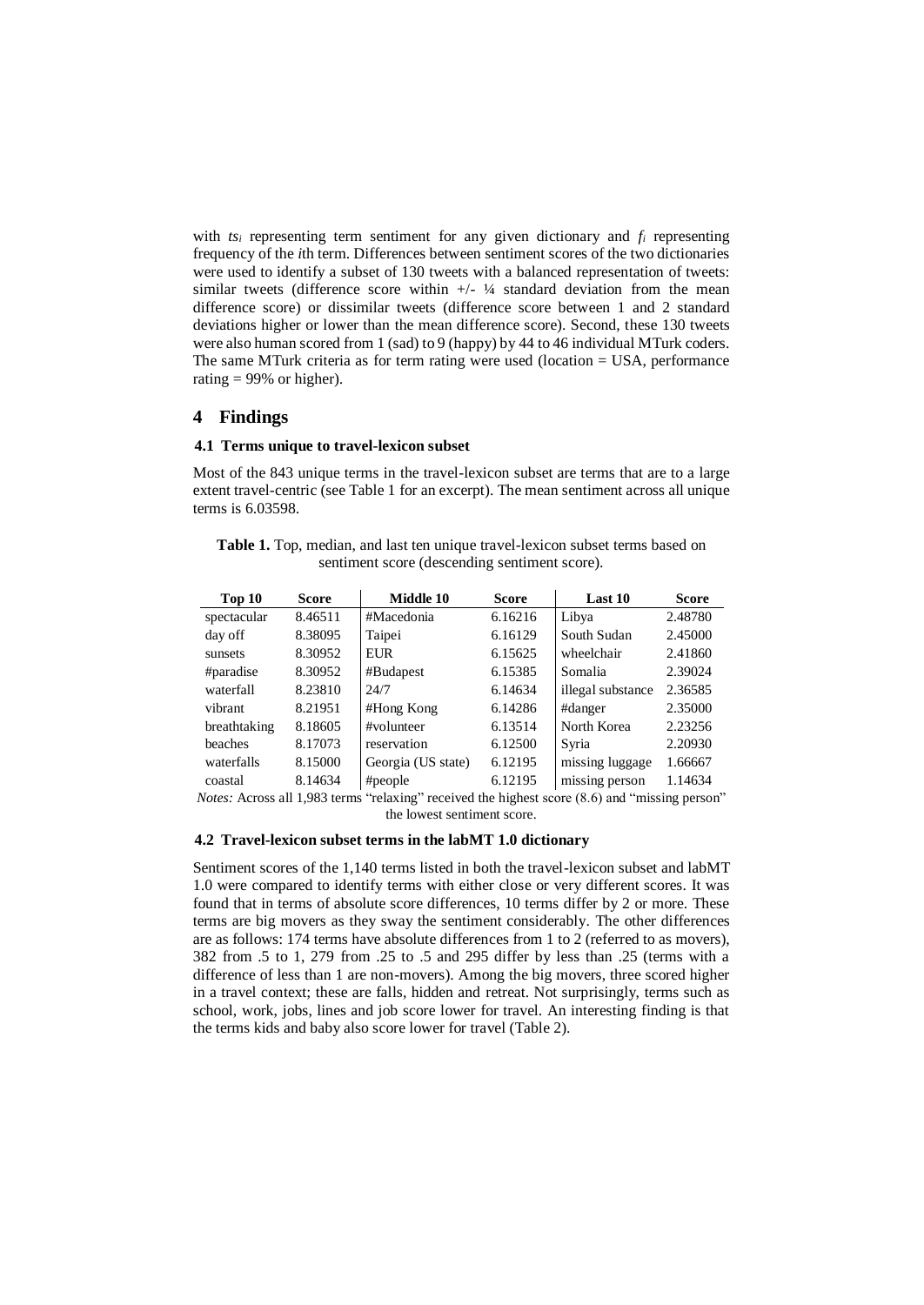Table 3 shows an excerpt of ten movers (absolute score differences from 1 to 2) that have an absolute difference around 1.5. Among these ten terms four score higher in a travel context (breaks, sights, Italy and scenes). Of the six terms scoring lower are terms that already had a below average score in labMT 1.0 (quit, lonely and wrong).

**Table 2.** Big movers – travel-lexicon subset terms scored by labMT 1.0 with absolute difference of at least 2 (decending by absolute score difference).

|             |          | travel-lexicon | <b>Difference</b>                   |
|-------------|----------|----------------|-------------------------------------|
| <b>Term</b> | labMT1.0 | subset         | (travel-lexicon subset - labMT 1.0) |
| school      | 6.26     | 3.38095        | $-2.87905$                          |
| work        | 5.24     | 2.48718        | $-2.75282$                          |
| kids        | 7.38     | 4.71429        | $-2.66571$                          |
| falls       | 3.60     | 6.04762        | 2.44762                             |
| jobs        | 6.32     | 3.90244        | $-2.41756$                          |
| lines       | 5.26     | 3.00000        | $-2.26000$                          |
| job         | 5.96     | 3.78049        | $-2.17951$                          |
| hidden      | 4.48     | 6.64286        | 2.16286                             |
| retreat     | 5.18     | 7.30233        | 2.12233                             |
| baby        | 7.28     | 5.23256        | $-2.04744$                          |

**Table 3.** Excerpt of movers - travel-lexicon subset terms scored by labMT 1.0 with absolute difference around 1.5 (decending by absolute score difference).

| <b>Term</b> | labMT1.0 | travel-lexicon<br>subset | <b>Difference</b><br>(travel-lexicon subset - labMT 1.0) |
|-------------|----------|--------------------------|----------------------------------------------------------|
| student     | 6.58     | 5.04878                  | $-1.53122$                                               |
| quit        | 3.90     | 2.37500                  | $-1.52500$                                               |
| Arkansas    | 5.40     | 3.88095                  | $-1.51905$                                               |
| breaks      | 4.42     | 5.93023                  | 1.51023                                                  |
| sights      | 6.00     | 7.50000                  | 1.50000                                                  |
| lonely      | 2.86     | 1.37500                  | $-1.48500$                                               |
| wrong       | 3.14     | 1.65854                  | $-1.48146$                                               |
| united      | 7.32     | 5.85366                  | $-1.46634$                                               |
| Italy       | 6.18     | 7.64286                  | 1.46286                                                  |
| scenes      | 5.90     | 7.35714                  | 1.45714                                                  |

**Table 4.** Last ten non-movers – travel-lexicon subset terms scored by labMT 1.0 with absolute difference around 0 (ascending by absolute score difference).

| <b>Term</b>   | labMT1.0 | travel-lexicon<br>subset | <b>Difference</b><br>(travel-lexicon subset - labMT 1.0) |
|---------------|----------|--------------------------|----------------------------------------------------------|
| dinner        | 7.04     | 7.39535                  | 0.00465                                                  |
| Minnesota     | 5.24     | 5.24390                  | 0.00390                                                  |
| calling       | 5.74     | 5.74359                  | 0.00359                                                  |
| cook          | 6.64     | 6.64286                  | 0.00286                                                  |
| <b>Brazil</b> | 6.10     | 6.10256                  | 0.00256                                                  |
| magazine      | 5.90     | 5.90244                  | 0.00244                                                  |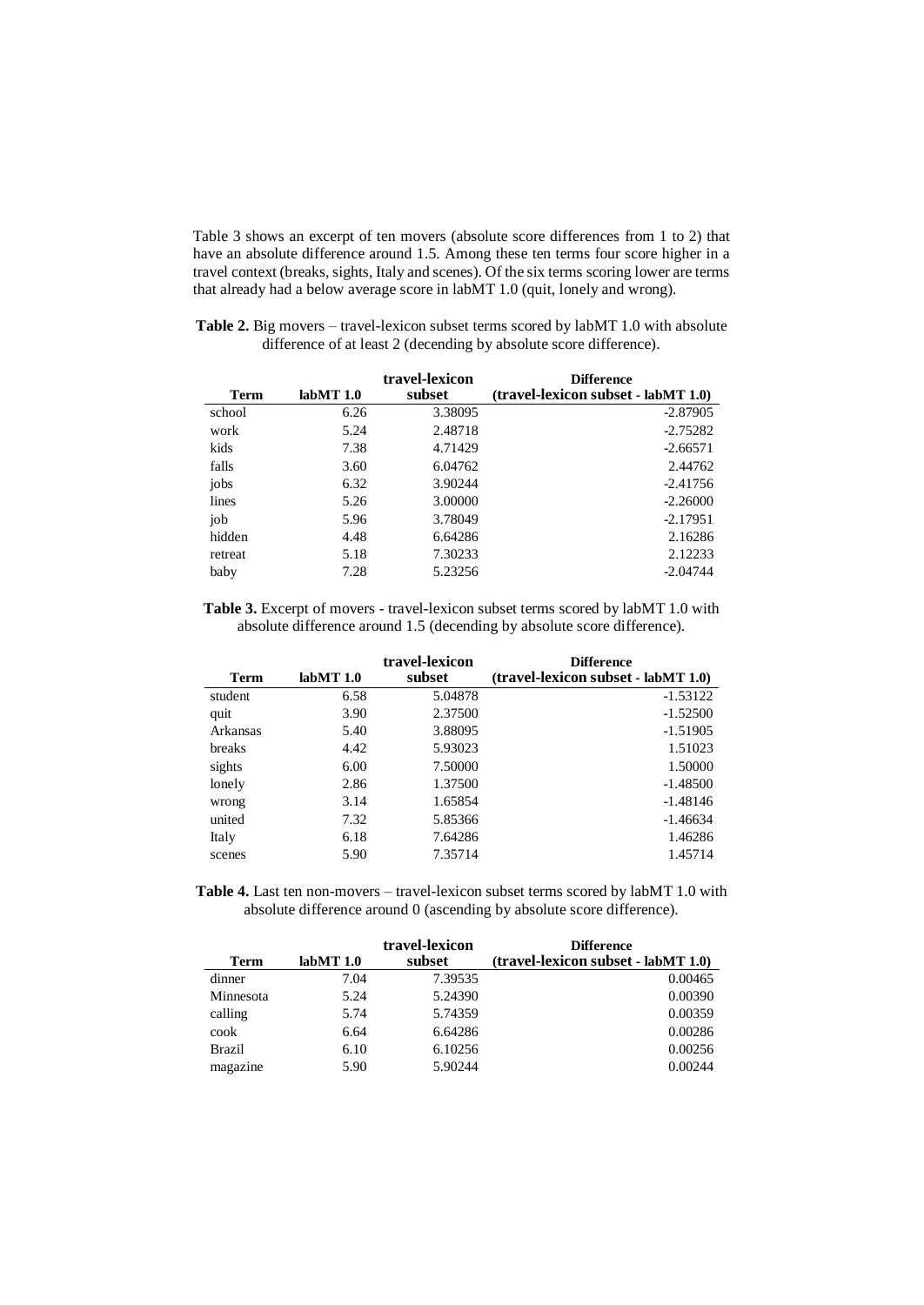|                 |          | travel-lexicon | <b>Difference</b>                   |
|-----------------|----------|----------------|-------------------------------------|
| Term            | labMT1.0 | subset         | (travel-lexicon subset - labMT 1.0) |
| Z <sub>00</sub> | 6.62     | 6.61905        | $-0.00095$                          |
| Poland          | 5.88     | 5.88095        | 0.00095                             |
| Tennessee       | 5.82     | 5.82051        | 0.00051                             |
| discovered      | 7.00     | 7.00000        | 0.00000                             |

Non-movers are terms with an absolute difference of less than 1. Table 4 lists the last ten terms with regards to absolute difference. Only one term ("discovered"), did not change in sentiments scores from labMT 1.0 to the travel context. Eight terms score marginally higher in the travel context. Interestingly, the labMT 1.0 scores for these last ten terms are all above 5; that is, they are all above the mean and thus more homogeneous than the top ten terms (see Table 2). Overall, the mean square error (MSE, calculated as mean of sum of square differences), for the 1,140 terms is 0.52631.

#### **4.3 Comparing term variants**

The analysis avoided lemmatizing terms; that means that terms were not reduced to their root form. As such, among the terms rated by human subjects were several terms that appeared in multiple variants; for example, subjects as singular and plural or with or without a prefix (# for hashtags or @ for mentions) or both or conjugations of verbs. One-way ANOVA was conducted on a few example terms to identify the means across all available variants were the same (null hypothesis). One-way ANOVA tests in the below sample Table 5 do not show significant differences between the means. It also shows that stemming works well in some cases (e.g. attraction example castle), but not for others (accommodation example hotel).

|                               |    |        | Std.    |                               |    |        | Std.    |
|-------------------------------|----|--------|---------|-------------------------------|----|--------|---------|
| <b>Term</b>                   | N  | Mean   | Dev.    | <b>Term</b>                   | N  | Mean   | Dev.    |
| <b>Attraction examples</b>    |    |        |         | <b>Accommodation example</b>  |    |        |         |
| castle                        | 41 | 7.2683 | 1.65868 | hotel                         | 43 | 7.4651 | 1.48563 |
| castles                       | 42 | 7.5000 | 1.56564 | hotels                        | 42 | 6.7619 | 1.99768 |
| #castle                       | 39 | 7.2564 | 1.48178 | #hotel                        | 40 | 6.5000 | 1.46760 |
| #castles                      | 41 | 7.1951 | 1.74956 | #hotels                       | 43 | 6.7442 | 1.77406 |
| $F(3,159)=0.285$ , p= $0.836$ |    |        |         | $F(3,164)=2.531, p=.059$      |    |        |         |
|                               |    |        |         | <b>Transportation example</b> |    |        |         |
| holiday                       | 41 | 7.8537 | 1.35205 | cruise                        | 40 | 7.2500 | 1.59727 |
| holidays                      | 43 | 7.8605 | 1.61218 | cruising                      | 41 | 6.9268 | 1.64909 |
| #holiday                      | 41 | 7.9512 | 1.41335 | #cruise                       | 40 | 6.4250 | 2.39537 |
| #holidays                     | 42 | 7.5000 | 1.86430 | #cruising                     | 41 | 7.2195 | 1.68069 |
| $F(3,163)=0.668$ , p=.573     |    |        |         | $F(3,158)=.1.702, p=.169$     |    |        |         |
|                               |    |        |         | <b>Country example</b>        |    |        |         |
| deal                          | 41 | 7.4634 | 1.53456 | brazil                        | 39 | 6.1026 | 1.90284 |
| deals                         | 41 | 7.5854 | 1.41378 | #brazil                       | 41 | 6.1707 | 1.74503 |
| #deal                         | 42 | 7.4762 | 1.45230 | $F(1,78)=0.028$ , p=.868      |    |        |         |
| #deals                        | 41 | 7.4146 | 1.84358 | <b>US</b> state example       |    |        |         |
| #traveldeals                  | 42 | 7.1905 | 1.61151 | florida                       | 42 | 6.6190 | 2.29477 |
|                               |    |        |         |                               |    |        |         |

#### **Table 5.** Sample results of one-way ANOVA.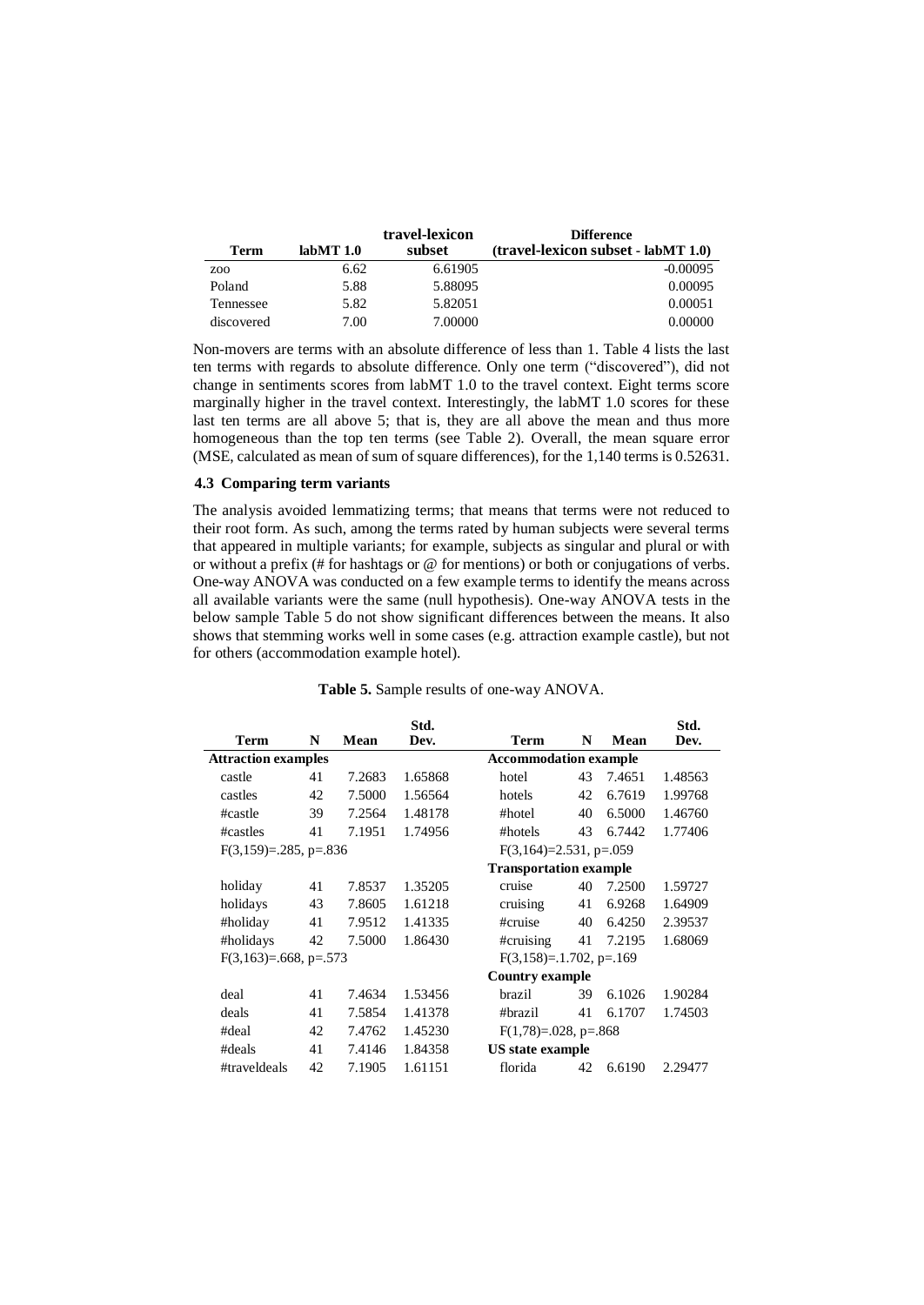|                         |      | Std. |                          |   |      | Std.              |
|-------------------------|------|------|--------------------------|---|------|-------------------|
| Term                    | Mean | Dev. | Term                     | N | Mean | Dev.              |
| $F(4,202)=355$ , p=.840 |      |      | #florida                 |   |      | 38 6.2895 2.34703 |
|                         |      |      | $F(1,78)=0.403$ , p=.528 |   |      |                   |

The analysis above suggests that while the travel-lexicon subset included multiple variants of the same root term, many of these variants did not have sentiment scores that were statistically distinguishable from one another. This, in turn, suggests that it may not be appropriate to distinguish all term variants when scoring sentiment.

#### **4.4 Travel tweet sentiment scores**

The effectiveness of a sentiment analysis technique can be evaluated by comparing an algorithmically computed sentiment score on travel related tweets to scores provided by human analysis. For this purpose, the 130 travel related tweets described in Section 3.3 were used. Table 6 below shows the mean squared error (MSE) of sentiment provided by labMT 1.0, and travelMT 1.0, which is the combination of labMT 1.0 plus the addition of the travel-lexicon subset. travelMT 1.0 adds 843 new travel-related terms to the dictionary and provides new scores for the 1,140 travel-related terms that were already a part of labMT 1.0. Based on the analysis in Section 4.3, travelMT 1.0 merges scores for term variants with different prefixes (e.g., #hotel, and hotel) to form a single term variant (e.g., hotel) whose semantic value is the average of all constituent terms. To maintain consistency with labMT 1.0's dictionary, stemming and lemmatization *is not used* to merge term variants with the same root (e.g., hotels and hotel remain as two distinct terms in travelMT 1.0 as they do in labMT 1.0)

**Table 6:** Deviation from Human-scored sentiment over 130 tweets

|      |       | labMT $1.0$ travelMT $1.0$ |
|------|-------|----------------------------|
| MSE. | 1.034 | 1.085                      |

Across the entire set of 130 test tweets, the difference in mean squared error between labMT 1.0 and travelMT 1.0 compared against Human-scored sentiment value is minor (0.051) with travelMT 1.0 performing somewhat worse than labMT 1.0. However, the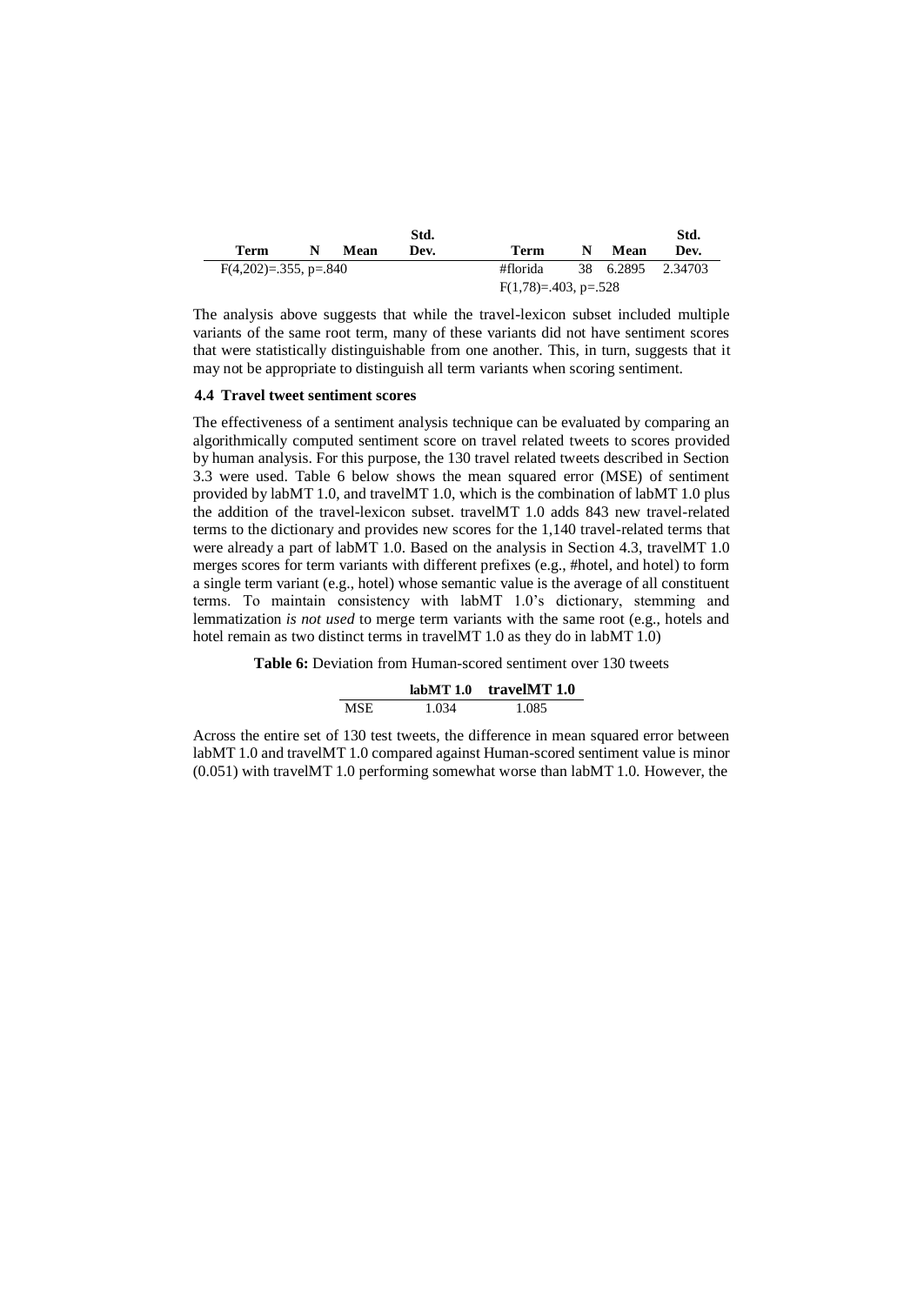

**Fig. 1.** Mean Square Error of travelMT 1.0 Prediction Error Decreases with More Travel Content

MSE improves when the number of travel-related terms in a tweet increases. Figure 1 plots the MSE between travelMT 1.0's sentiment prediction and the Human-scored sentiment value as a function of the number of travel-related terms are in the tweet. It is clear that travelMT 1.0 does improve sentiment scores *for tweets with sufficient travel-related content*. Figure 1 shows this relationship.

Table 7 illustrates representative tweets with varying travel content and indicates Human-scored sentiment value along with predicted sentiment values provided by labMT 1.0 and travelMT 1.0.

**Table 7.** Representative tweets with varying travel content and sentiment scores.

|                                                                                                 | <b>Human Scored</b> | labMT1.0 | travelMT 1.0 |
|-------------------------------------------------------------------------------------------------|---------------------|----------|--------------|
| [# Travel Terms] Text                                                                           | Sentiment           | [Error2] | [Error2]     |
| [1] Bodo library Norway.                                                                        | 5.28                | 6.54     | 6.56         |
| Queens College Oxford.                                                                          |                     | [1.57]   | [1.63]       |
| Stourhead House Wiltshire                                                                       |                     |          |              |
| [4] Lovely having you                                                                           | 6.85                | 5.84     | 5.81         |
| @fit_travels - please come back<br>any time you need to relax!<br>#crownlanta #kohlanta #travel |                     | [1.01]   | [1.07]       |
| [5] @TK INDIA Don't lie. You                                                                    | 3.74                | 4.78     | 4.61         |
| are the worst airline company                                                                   |                     | [1.08]   | [0.76]       |
| and worst customer service of                                                                   |                     |          |              |
| the world.                                                                                      |                     |          |              |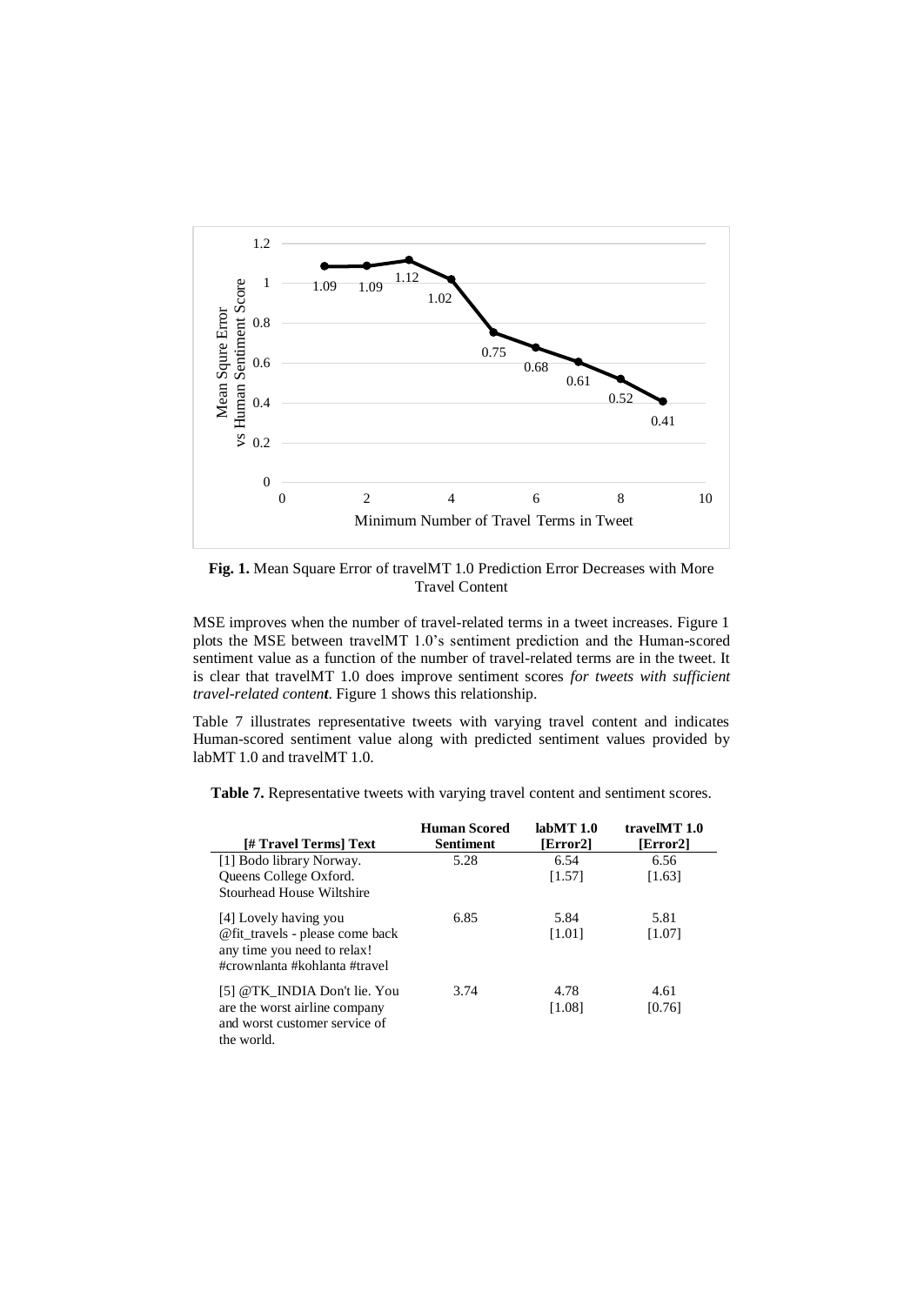| [6] #bucketlist #Batanes the<br>northern most #island of the<br>#PH Said to have slow paced<br>living and views of grandeur<br>#ttot | 6.30 | 5.31<br>[0.98] | 5.68<br>[0.38] |
|--------------------------------------------------------------------------------------------------------------------------------------|------|----------------|----------------|
| [8] The tea garden in Munnar<br>you can't miss it #munnar<br>#teagarden #kerala<br>#photography #ttot #nature<br>#landscape          | 6.11 | 5.38<br>[0.53] | 5.59<br>[0.27] |

## **5 Conclusion and Recommendation**

This study makes two major contributions. First, we developed and tested a domainspecific lexical dictionary for travel-related online conversations (travelMT 1.0). Specifically, this study enhanced an existing dictionary by adding travel terms and updating scores to the travel context. Second, the travelMT 1.0 dictionary was successfully applied to rate travel-related tweets that contain multiple travel terms. While the dictionary underperformed slightly for tweets with only few travel terms, further analysis revealed that as the number of travel terms increases so does travelMT 1.0 performance. Further analysis revealed that to improve travelMT 1.0 scoring performance for Twitter, more terms can be added and more labMT 1.0 terms should be re-scored in a travel context. Another approach to achieve better scores for travel conversations is to develop a dictionary using supervised machine learning algorithms. Another shortcoming is that Twitter demographics do not necessarily match traveller demographics. To overcome this limitation, the dictionary should be tested in a more travel specific context, such as hotel reviews.

Finally, tourism managers can use the travelMT 1.0 dictionary to perform sentiment analyses on social media communication relevant to products and services provided, enabling them to learn about visitor sentiment towards their destination. Managers can extract which aspects of a visit were liked/disliked and can use this information to adjust their social media communication on the short term and make necessary investments to capitalize on positive or counteract negative experiences.

### **References**

- Abbey-Lambertz, K. (2016).We've been trying to make cities walkable for years. 'Pokémon Go' did it overnight. *The Huffington Post*. http://www.huffingtonpost.com/entry/pokemongo-cities-walking-public-space\_us\_578e8581e4b07c722ebc993e
- Bollen, J., Mao, H., & Zeng, X. (2011). Twitter mood predicts the stock market. *Journal of Computational Science, 2*(1), 1-8. doi:10.1016/j.jocs.2010.12.007Bosangit, C., McCabe, S. & Hibbert, S. (2009). What is told in travel blogs? Exploring travel blogs for consumer narrative analysis. In Höpken, W., Gretzel, U. & Law, R. (Eds.), *Information and Communication Technologies in Tourism 2009* (pp.61-71). Springer.
- Bosangit, C., McCabe, S., & Hibbert, S. (2009). What is Told in Travel Blogs? Exploring Travel Blogs for Consumer Narrative Analysis. In W. Höpken, U. Gretzel & R. Law (Eds.). *Information and Communication Technologies in Tourism 2009*. Wien New York: Springer, pp.61–71.